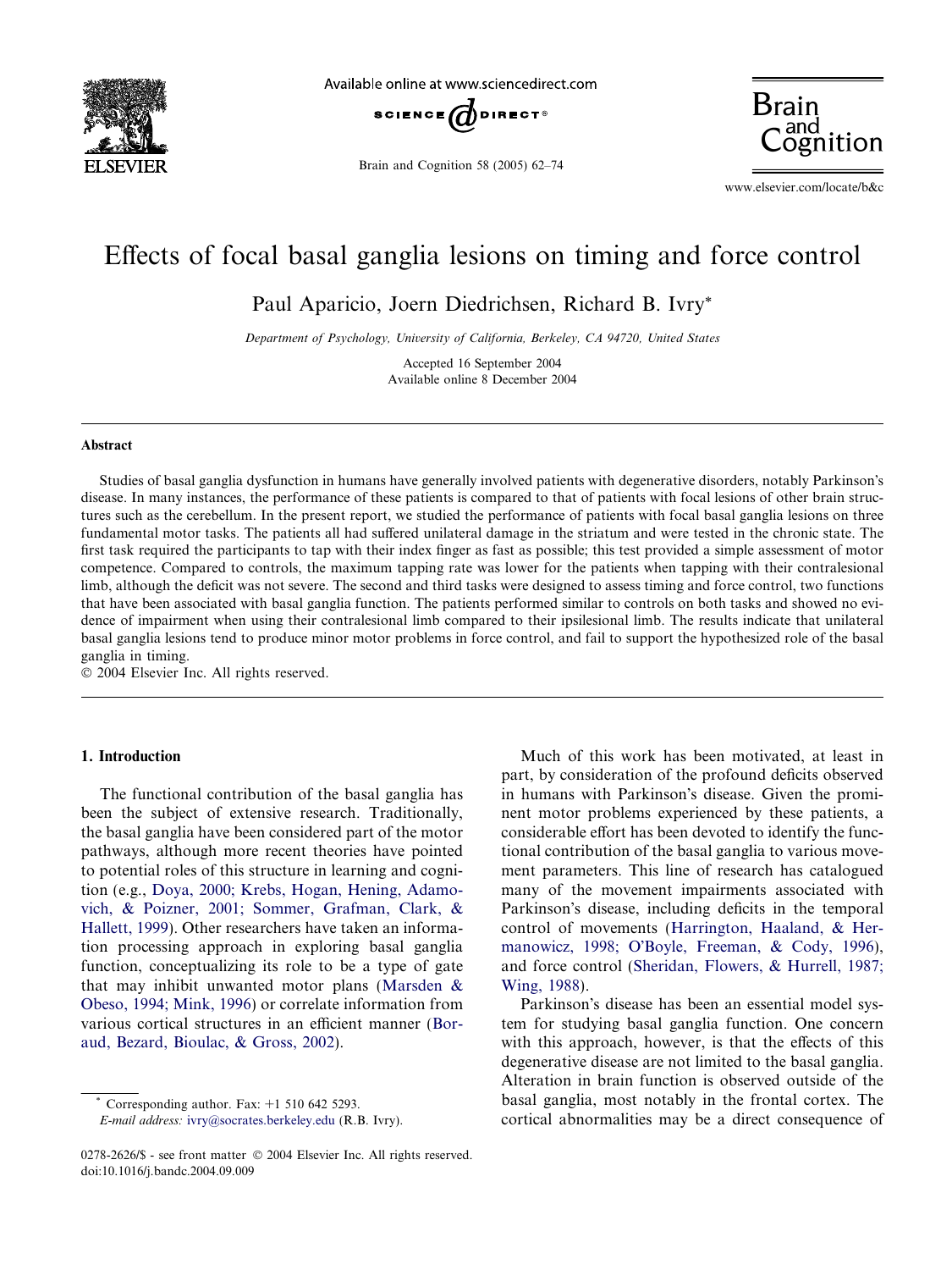the disease process: the dopamine loss in the striatum is mirrored by a reduction in dopaminergic projections to the frontal cortex, although the extent of this reduction is markedly less than in the striatum [\(Piccini, Pavese, &](#page-12-0) [Brooks, 2003; Scatton, Javoy-Agid, Rouquier, Dubois,](#page-12-0) [& Agid, 1983\)](#page-12-0). In addition, changes in cortical function may be an indirect consequence of alterations in basal ganglia function ([Owen, Doyon, Dagher, Sadikot, &](#page-12-0) [Evans, 1998](#page-12-0)). Given this, the motor deficits in Parkinson's patients may reflect abnormal function of not only the basal ganglia, but in other neural systems as well. This concern is, of course, inherent in all studies involving the use of brain lesions. It is difficult to localize function through the analysis of dysfunction, or to account for changes in neural structure that result in compensation of neurological injury. Nonetheless, degenerative diseases are especially problematic, given their systemic nature.

In the current paper, we employed a different patient population to assess the effects of basal ganglia damage, individuals who have suffered a stroke centered in the basal ganglia. In addition to determining how the performance of these patients compares to that of Parkinson patients, the focal lesion group allowed us to make a within-subject comparison between performance with the contra- and ipsilesional hand. This form of comparison has proven useful in the study of other motor disorders (e.g., [Ivry, Keele, & Diener, 1988](#page-12-0)), but is not usually appropriate for Parkinson's patients given that their symptoms are generally bilateral. In this study we report the observation of patients with focal lesions of the basal ganglia on tests of movement speed, movement timing, and force control. Before turning to the Methods, we provide a brief review of lesion-based work in animals examining the role of the basal ganglia on these types of tasks, as well as previous studies involving human patients with focal basal ganglia lesions.

# 1.1. Basal ganglia modulation of force production

A variety of methods have been used to study the role of the basal ganglia in force control. The study of controlled lesions in animals has provided some insight into the movement parameters associated with basal ganglia function. Jeyasingham and colleagues reported hyperactive grip strength and impaired reaching in rats that had received nigrostriatal lesions unilaterally, and bilateral reaching deficits in rats receiving unilateral lesions to the striatum ([Jeyasingham, Baird, Meldrum, & Dunnett,](#page-12-0) [2001](#page-12-0)). Similar deficits have also been observed in primates with experimental lesions of basal ganglia output pathways. Abolition of the globus pallidus nuclei produced slowed movement times in animals trained to reach to targets. However, reaction times appeared to be normal, suggesting deficits in the acceleration phase of reaching movements [\(Horak & Anderson, 1984\)](#page-12-0).

Similarly, when monkeys were trained to reach and grasp an object, local lesions created by muscimol application to the globus pallidus produced slower movement times but only in extension of the elbow and not in flexion (see also [Inase, Buford, & Anderson, 1996; Wenger,](#page-12-0) [Musch, & Mink, 1999](#page-12-0)), suggesting deficits in the modulation of movement amplitude.

This work is complemented by studies of humans with Parkinson's disease (PD). A prominent feature of this disorder is bradykinesia, or movement slowness. Similar to experimental research conducted with animals, the study of movement times has implicated the basal ganglia system in the regulating the production of force. Analysis of the movement trajectories produced by PD patients, have revealed that slower movement times stem from abnormalities in the acceleration/deceleration phase of movement [\(Platz,](#page-12-0) [Brown, & Marsden, 1998\)](#page-12-0). The force control problem in PD patients, however, is not simply a matter of a reduction in the ability to produce maximum force. PD patients also are impaired on tasks requiring a decrease, or modulation in force [\(Wing, 1988\)](#page-12-0).

EMG studies have also pointed to a problem in scaling muscular activity to match movement amplitude ([Hallett & Khoshbin, 1980](#page-11-0)). When trying to achieve larger movements, PD patients tend to generate a series of agonist bursts of a stereotypic size, rather than increase the size of the burst. The end result may be accurate, but with abnormal kinematics. Similarly, on an isometric force control task, PD patients were as accurate as controls, yet they exhibited abnormal force–time profiles ([Stelmach & Worringham, 1988\)](#page-12-0). This result has led the researchers to conclude that a more accurate description of the deficit of the force regulation in PD patients may be in terms of regulating the force–time profile of an isometric contraction [\(Ivry & Corcos, 1993](#page-12-0)).

# 1.2. Temporal prossessing and the basal ganglia

The role of the basal ganglia in temporal processing has been the subject of considerable study. Much of this work has involved pharmacological and lesion methods with animals, focusing on the question of whether manipulations of dopamine levels alter the rate of an internal clock (see [Gibbon, Malapani, Dale, & Gallistel,](#page-11-0) [1997; Malapani & Rakitin, 2003; Meck, 1983, 1996,](#page-11-0) [2003; Meck & Benson, 2002](#page-11-0)). These studies have tended to use a task that may best be characterized as one of time perception as the intervals studies are considerably longer than those required for motor coordination.

Of greater relevance for our present concerns are studies that have examined the performance of PD patients on repetitive movement tasks, focusing on the temporal consistency of such movements. Results from these studies are inconclusive and contradictory. In an experiment involving a group of PD patients performing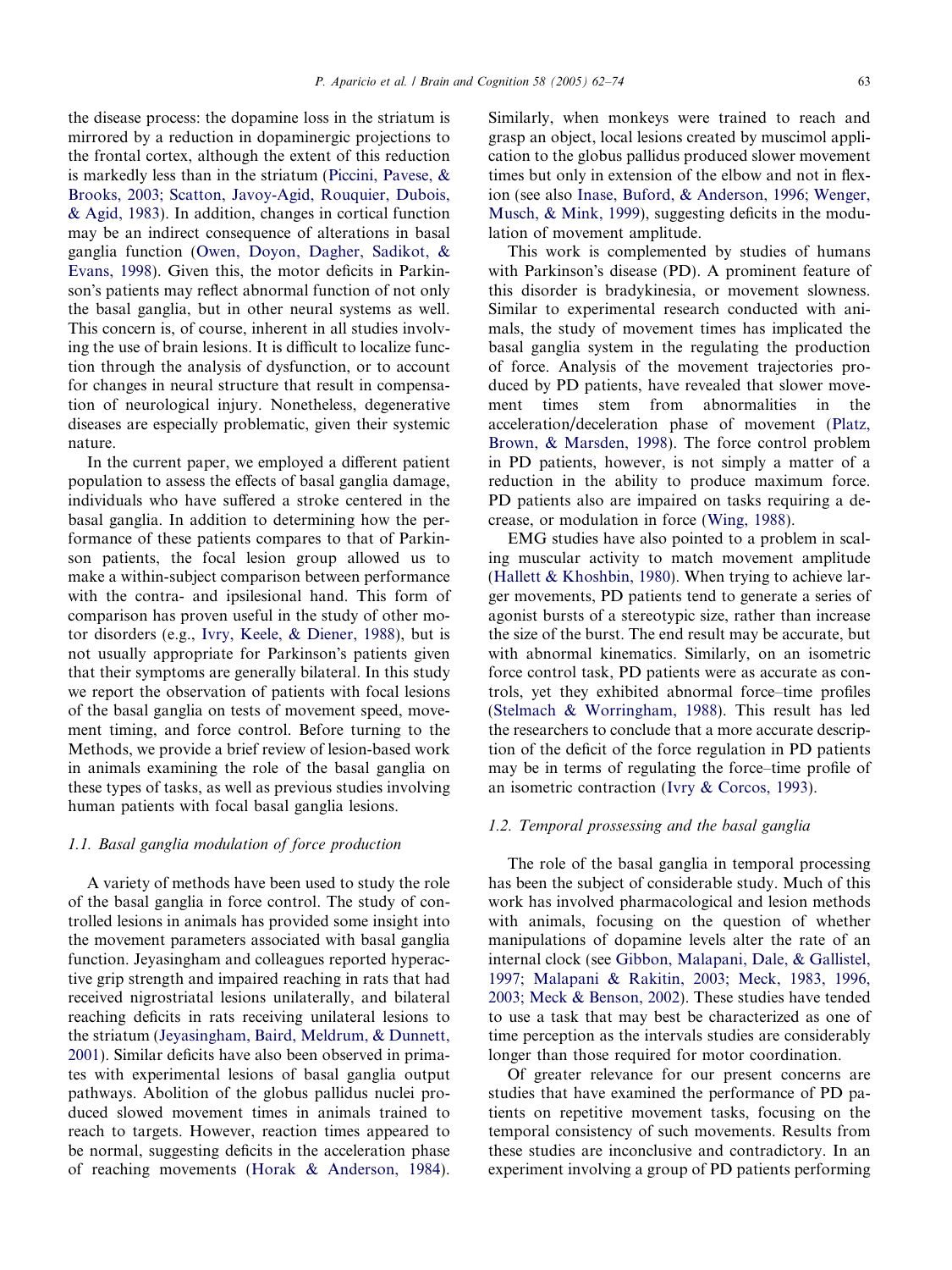a temporal tapping task [\(Ivry & Keele, 1989](#page-12-0); see also [Duchek, Balota, & Ferraro, 1994; Spencer & Ivry, in](#page-11-0) [press](#page-11-0)) reported that PD patients were as consistent as age-matched control participants. Moreover, the patients' performance was similar when tested on their normal levadopa medication cycle or after skipping their morning medication (OFF medication).

However, two studies have reported an increase in timing variability in PD patients on the same task. In one study, the patients showed a marked increase when tested in the OFF state (O'[Boyle et al., 1996](#page-12-0)). Using a two-process model developed by [Wing and Kristofferson \(1973\)](#page-12-0), the deficit was attributed to greater variability in an internal timing process rather than an increase in noise associated with response execution (see below). Similar results were obtained by [Harrington et al. \(1998\),](#page-11-0) although in this study the deficits were apparent even when the patients were tested under their normal medication regimen. In addition to increased variability, PD patients have also been found to speed up their movements across successive cycles on repetitive movement tasks ([Ivry & Keele, 1989;](#page-12-0) [Pastor, Jahanshahi, Artieda, & Obeso, 1992](#page-12-0)).

An understanding for these discrepant findings remains elusive. It may be related to the fact that PD patients represent a very heterogeneous population given the variable response to L-dopa treatment. [Keele and](#page-12-0) [Ivry \(1987\)](#page-12-0) reported a case study in which a newly diagnosed patient was tested repeatedly over a two-week period following the onset of L-dopa treatment. Variability was elevated during the early sessions with the increase again attributed to the timing component; by the end of the observation period, the patients' performance was normal. It may be that PD timing impairments vary in a non-monotonic manner over the course of longterm levadopa treatment (e.g., become pronounced in some patients, either due to the development of hyperkinesias or reduced efficacy of the medication). The inconsistent findings with PD patients do emphasize the need for converging methods including neuropsychological studies with focal lesion patients.

## 1.3. Focal lesion studies in humans

Relatively few studies have been conducted with patients who have suffered focal lesions of the basal ganglia, at least in comparison to the extensive literature on Par-kinson's disease. [Bhatia and Marsden \(1994\)](#page-11-0) provide a meta-analysis of focal lesion patients, drawing on case reports from various studies. In patients with lesions restricted to the caudate nucleus, only 10 of the 43 cases presented any evidence of motor impairments, with the most frequent symptom being dystonia on the contralateral side. Caplan et al. reports a similar picture. Of 18 cases with focal caudate lesions, motor symptoms were modest and transient ([Caplan et al., 1990](#page-11-0)). The most common problems were weakness in the face, arm, and leg, clumsiness, and decreased spontaneous use of the contralesional limb. While some of these may have been due to the basal ganglia pathology, it is important to keep in mind that the internal capsule runs adjacent to the caudate. The weakness is likely due to cases, in which the damage extends into the capsule, directly disrupting descending corticospinal projections.

Clinical evidence of motor impairments is more common with putamen and globus pallidus lesions. In the Bhatia and Marsden review, 19 of 20 patients with putamen lesions exhibited some type of motor disorder, usually dystonia (15 cases). Interestingly, two patients with bilateral putamen lesions had Parkinson-like symptoms. A similar picture is found with globus pallidus lesions. Dystonia was present in 7 of 17 cases and Parkinson-like symptoms in four patients with evidence of bilateral lesions. The meta-analysis did not indicate whether the motor symptoms persisted past the acute stage. However, [Giroud, Lemesle, Madinier, Billiar, and Dumas](#page-11-0) [\(1997\)](#page-11-0) reported that motor deficits are absent in patients with chronic pallidal lesions. In contrast, patients with putamen lesions continue to present a contralesional dystonia and facial palsy.

Surprisingly, the overall picture indicates that unilateral lesions of the basal ganglia produce at most relatively minor motor impairments in the chronic condition. However, the tests used in these studies have generally been those used by clinicians in the course of general neurological exams of motor competence. Such tests may not be sufficiently sensitive to detect subtle motor impairments. In addition, the clinical tests do not allow for a fine-grained analysis of specific aspects of coordination such as force control or timing. In the present paper, we report the performance of patients with lesions restricted to the putamen and caudate nucleus on three motor tasks previously used in studies with PD patients. In one task, the patients were required to tap at their maximum rate. This procedure is similar to a task used in most clinical exams and is generally a sensitive test of motor dysfunction. The second and third tasks examined timing and force control, respectively. The patients performed each task with their contralesional and ipsilesional hands in separate blocks. In addition to this within-subject analysis, age- and education-matched control participants were tested to allow a between-group comparison.

### 2. Method

### 2.1. Participants

Six neurological patients were recruited for the experiment. Patients were identified through reviews of radiology records at the VA Medical Center in Martinez, CA and by referral from local outpatient clinics. Selected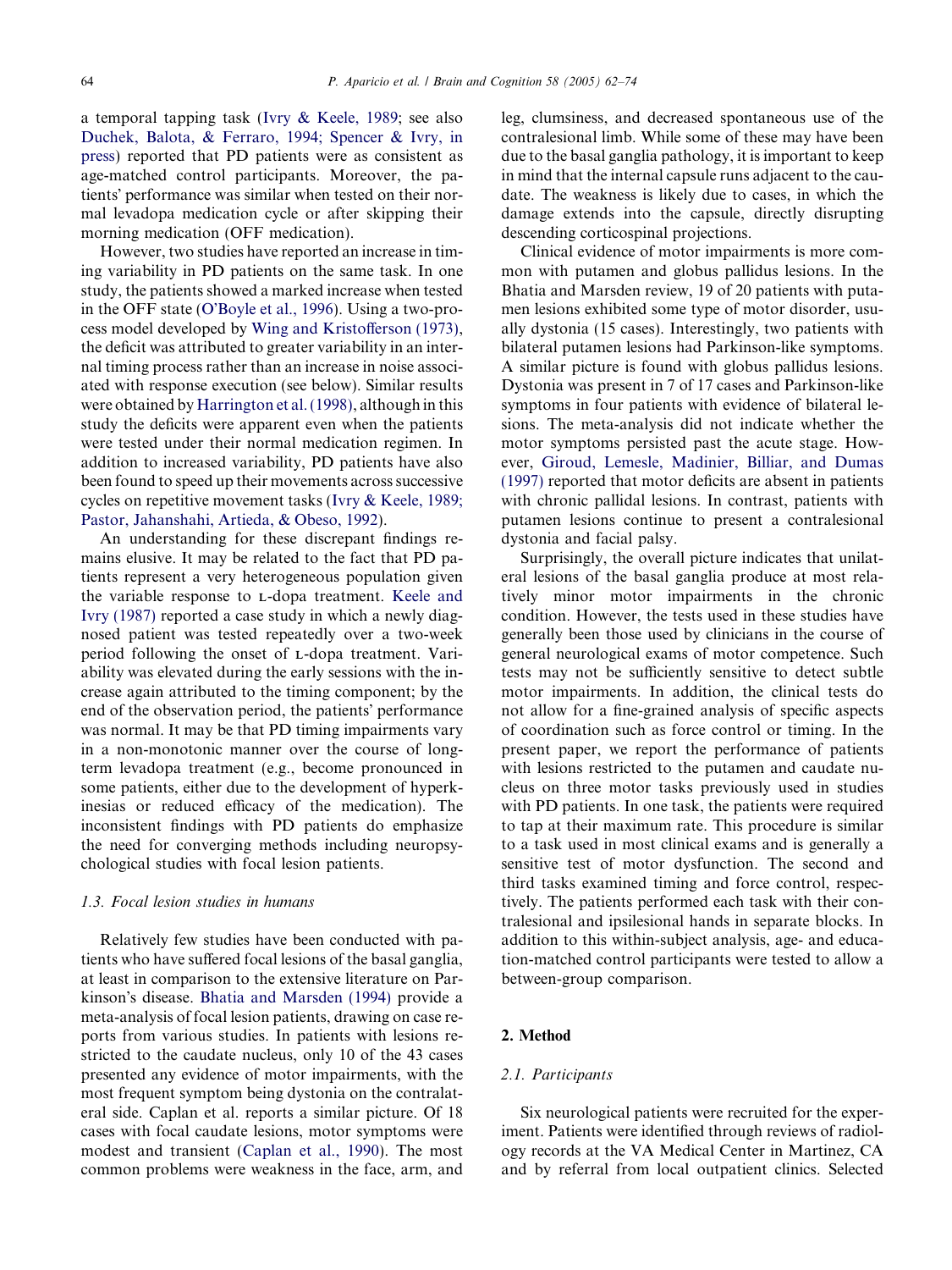patients were contacted and a medical history was obtained. They were also given a neurological exam that included a complete motor exam and limited neuropsychological testing. Inclusion criteria required that the patient have suffered a single neurological incident with pathology centered in the basal ganglia [\(Fig. 1\)](#page-4-0). Patients were excluded if the damage extended into cortical structures; however, there was evidence of involvement of white matter structures either internal capsule or superior longitudinal fasciculus (SLF) in some of the patients.

The lesion was on the right side for all six of the patients, reflecting the fact that almost all of the referrals came from a speech rehabilitation clinic.<sup>1</sup> Aphasia is commonly seen shortly after focal basal ganglia lesions, especially in those with lesions extending into the SLF. In our group of chronic patients, only one (patient JG) had a persistent aphasia and this patient had the most dorsal lesion.

Ten participants were recruited from surrounding Berkeley community to serve as age-matched control participants. All of the participants were right-handed. Age and education information is presented in [Table 1.](#page-5-0)

All participants provided informed consent according to the guidelines set forth by the Committee for the Protection of Human Subjects at the University of California, Berkeley.

#### 2.2. Apparatus

Responses for the maximum speed and timed tapping tasks were collected on a custom-designed keyboard. The keys are large ( $10 \times 3$  cm) and are activated following a depression of about 1 cm. The keyboard was connected to a PC computer that measured response onsets with millisecond accuracy.

Isometric responses were obtained for the force control task by having the participants press on a button with their index finger. The button was mounted on a flat board and was situated over a strain gauge. The output of the strain gauge was sampled at a rate of 333 Hz.

## 3. Procedure

## 3.1. Maximum speed task

Participants were asked to tap as fast as possible with their index finger on the response key(s). Three conditions were tested: right unimanual, left unimanual, and bimanual. The start of a trial was indicated by a tone. The participant then commenced tapping as fast as possible, and data were collected for 31 taps after the first response was recorded. At this point, a second tone was sounded to indicate the end of the trial. The instructions emphasized that the person should begin tapping when ready; they did not need to start as soon as they heard the imperative tone. At the end of each trial, feedback was provided indicating the mean intertap interval (ITI) and the standard deviation of the ITIs. The experimenter monitored performance closely to ensure that the participants depressed and released the response key over its full extension with every tap.

The primary dependent variable was the mean intertap interval. The mean interval was calculated for each trial and these values were averaged across trials for each condition. The relative phase between the hands was calculated by dividing the onset asynchrony between the taps of the left and right hand by the current interval duration for the left hand and converting to degrees.

# 3.2. Timed tapping task

A synchronization-continuation task [\(Wing & Kris](#page-12-0)[tofferson, 1973](#page-12-0)) was used to assess timing control. Movements were restricted to flexion–extension of the index finger. Each trial began with the presentation of an auditory metronome that presented 50 ms tones (500 Hz) every 400 ms. The participants were instructed to listen to the metronome for a few tones and then to begin tapping, attempting to synchronize their responses to the tones. After the first response was detected, an additional 14 tones were presented. Following this, the metronome was terminated and the participants were required to continue tapping until they had produced 31 unpaced intervals. The end of a trial was signaled by a single auditory tone. Feedback was provided at the end of each trial, indicating the mean intertap interval and standard deviation during the paced and unpaced portion of the trial.

Three conditions were tested: right hand only, left hand only, and bimanually. Fourteen trials were completed for each condition, divided into two blocks of seven trials each. The order of blocks was counterbalanced across participants.

Only the data from the unpaced phase of the trials in the unimanual conditions are reported here. For each trial, the mean unpaced intertap interval and standard deviation was calculated. The latter was calculated after variance due to any global linear drift in mean rate was removed by fitting a regression line through the time series and estimating the deviation of each interval from this line ([Vorberg & Wing, 1996\)](#page-12-0). Trials in which any intervals were shorter than 200 ms or greater than

<sup>1</sup> One patient with a right-sided basal ganglia lesion was also recruited from the radiology reviews. Given issues related to hand dominance and the fact that he was the only right hemisphere lesion, we chose to exclude this patient's performance from this report. However, his performance was similar to that observed in the group of patients with left-sided lesions.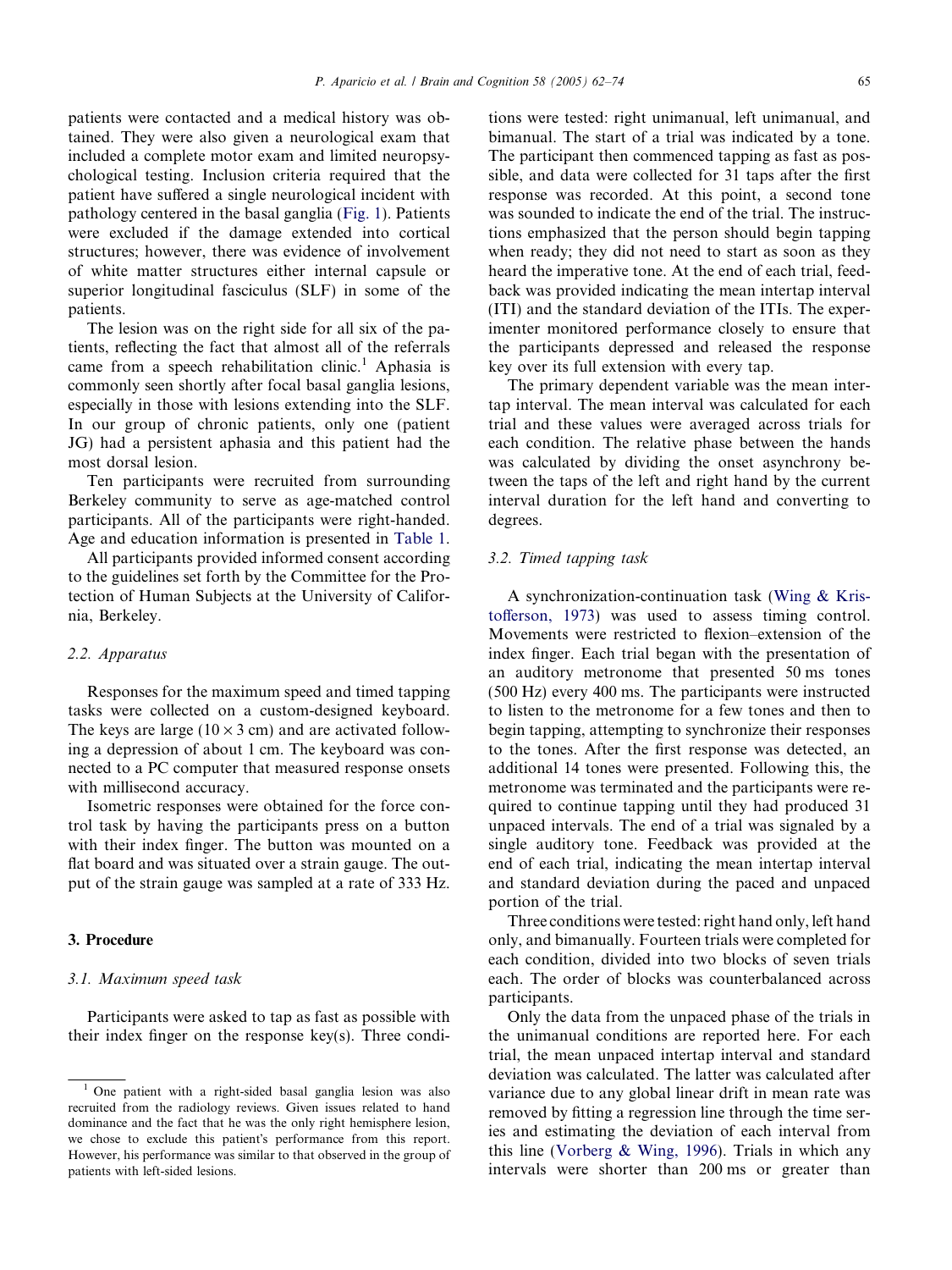<span id="page-4-0"></span>

Fig. 1. Lesion reconstruction for five of the patients with focal lesions of the basal ganglia in the left hemisphere, presented on 11 horizontal sections. The striatum (putamen and caudate) is present in Sections 2–9; the globus pallidus in Sections 3–6. Bottom image is composite reconstruction, with color bar indicating the overlap area of the number of patient lesions, where clinical section number is marked below. Last figure displays location of basal ganglia nuclei. Figures were generated using the MRIcro software package (Rorden & Brett, 2000).

600 ms were excluded from the analysis (6.7% for controls; 3.9% for patients when tapping with their contralesional hand; 7.7% for patients with tapping with ipsilesional hand).

The covariance function obtained from the detrended data were used to partition the total variability into estimates of clock (or more accurately, central, see [Ivry &](#page-12-0) [Hazeltine, 1995\)](#page-12-0) and motor implementation variability ([Wing & Kristofferson, 1973](#page-12-0)). In brief, this procedure is based on two critical assumptions. First, total variability is the sum of these two component sources (i.e., the two sources are assumed to be independent). Second, successive responses are generated in an open loop, or feedback-free manner (for tests of these assumptions in healthy and neurologically impaired populations see [Ivry et al., 1988; Ivry & Hazeltine, 1995; Wing, 1980\)](#page-12-0). Given these assumptions, an estimate of motor implementation variability is given as: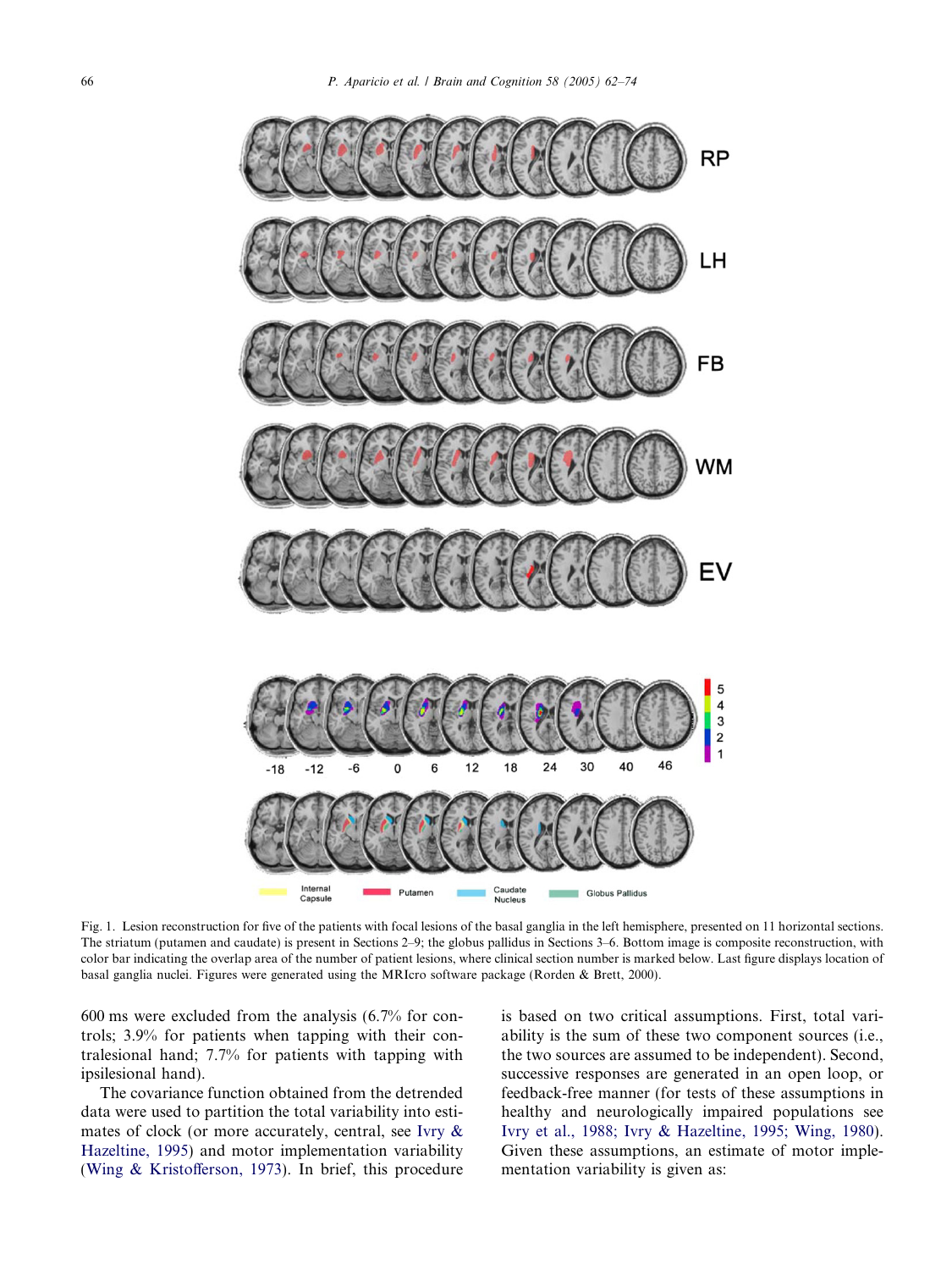<span id="page-5-0"></span>Table 1 Age, education, task participation, and lesion location for the patients

| Group     | $\boldsymbol{N}$ | Lesion location                                             | Age  | Education | Task     |          |          |
|-----------|------------------|-------------------------------------------------------------|------|-----------|----------|----------|----------|
|           |                  |                                                             |      |           | Maxtap   | Wingtap  | Force    |
| Controls  | 11               |                                                             | 62.5 | 15.5      | 6        | 7        | 3        |
| <b>RB</b> |                  |                                                             | 71   | 18        |          | $\times$ | $\times$ |
| OC        |                  |                                                             | 61   | 14        |          | $\times$ |          |
| GJ        |                  |                                                             | 71   | 16        |          | $\times$ | $\times$ |
| GP        |                  |                                                             | 60   | 16        |          | $\times$ |          |
| <b>NS</b> |                  |                                                             | 57   | 17        |          | $\times$ |          |
| TF        |                  |                                                             | 66   | 16        | $\times$ |          | $\times$ |
| RI        |                  |                                                             | 48   | 21        | $\times$ | $\times$ |          |
| RW        |                  |                                                             | 63   | 17        | $\times$ |          |          |
| SK        |                  |                                                             | 66   | 14        | $\times$ | $\times$ |          |
| LU        |                  |                                                             | 77   | 10        | $\times$ |          |          |
| PD        |                  |                                                             | 48   | 12        | $\times$ |          |          |
| Patients  | 6                |                                                             | 66.2 | 14.3      | 6        | 6        | 3        |
| FB        |                  | Putamen, Caudate                                            | 79   | 14        | $\times$ | $\times$ | $\times$ |
| EV        |                  | Putamen, Caudate, SLF, and internal capsule                 | 78   | 16        | $\times$ | $\times$ |          |
| JG        |                  | Not available                                               | 64   | 12        | $\times$ | X        |          |
| LH        |                  | Putamen, possibly internal capsule, and globus pallidus     | 42   | 12        | $\times$ | $\times$ | $\times$ |
| <b>WM</b> |                  | Putamen, possibly SLF internal capsule, and globus pallidus | 68   | 14        | $\times$ | $\times$ |          |
| RP        |                  | Putamen, Caudate                                            | 66   | 18        | $\times$ | $\times$ | $\times$ |

$$
\sigma_{MD}^2 = -autocovar. \tag{1}
$$

An estimate of clock variability can then be obtained by subtracting the motor variability from the total variability.

## 3.3. Force control task

The participants were instructed on the operation of the strain gauge device and given practice to familiarize themselves with it. During this phase, a vertical line appeared from the bottom of the computer screen after each response, with the height of the line corresponding to the produced force.

A horizontal line that spanned the monitor indicated the target force for each trial. The vertical position of the line indicated whether the target force was small  $(3.6 \text{ N})$ , medium  $(4.8 \text{ N})$ , or large  $(6.4 \text{ N})$ . The trial was divided into two phases. In the first phase, a tone indicated when a response should be initiated and feedback was provided after every response in the form of a vertical line. If the line ended above the target line, the participant had used too much force; if the line ended below the target line, the participant had used too little force. This allowed the participant to use a trial-and-error method to adjust their force output to match the target force level. The interval between the end of the response and the next tone was randomly selected from 800 to 1200 ms so that participants could not adopt a rhythmic mode of responding. In the second phase, responses were again initiated after a tone. However, feedback for all six responses was only presented after six consecutive responses had been made. Our focus was

on how well the participants could match the target force without feedback and on their consistency in producing isometric force pulses without feedback.

Each participant completed two blocks of 30 trials each with each hand. Within each block, there were 10 trials for each target force, with each trial requiring six feedback and six no-feedback responses. Only results from the feedback-free phase are reported.

Trials in which the reaction time was less than 50 ms were considered anticipations and excluded from the analysis. The distribution of produced forces for each condition was also examined. Responses in which the maximum output of the strain gauge was reached (3.7% of trials) or in which the maximum force was clearly an outlier (1.7% of trials) were also excluded. Additionally, trials in which the participants failed to generate the maximum force with a single, rapid isometric response were excluded (7% for controls; 3% for patients). These trials were identified by visually examining each force–time response. For most of these trials, the participants generated a slow, gradual rise in force and the response had not returned to baseline by the end of the 1500 ms sampling period.

The dependent variables of primary interest include mean force, the standard deviation of the responses, the time to peak force, and response duration. The onset of each response was defined by manually marking the first visible increase in force above resting force level on a computer display of the force–time function for each trial. Similarly, the offset of each pulse was also defined by marking the point in time where the force produced had returned to resting level. The maximum force value for each response, and the time at which this force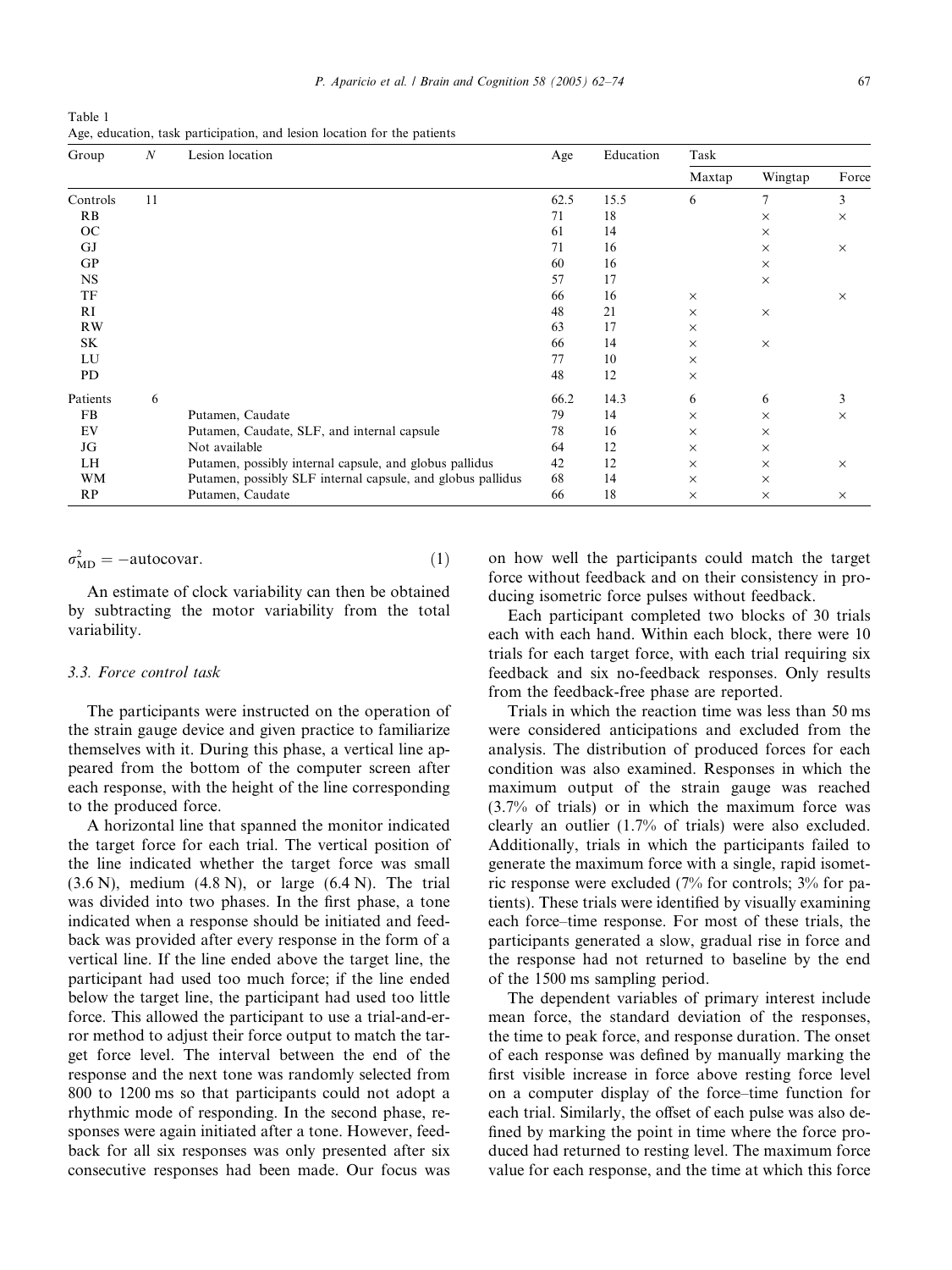level was achieved was also recorded for each trial. For each trial (six feedback-free responses), the mean force and standard deviation was calculated across the six pulses produced per trial. These values were then averaged for each condition. The mean time to peak force and mean response duration was calculated across all of the responses for a given condition (240 responses minus excluded responses per target level).

## 3.4. Test sessions

Each participant served in two sessions. The first session consisted of the maximal rate and paced tapping tasks. The second session consisted only of the force control task. The sessions lasted approximately 1 h each.

# 4. Results

#### 4.1. Maximum rate tapping

Fig. 2 displays the mean intertap interval in maximal rate tapping. Two kinds of comparisons are possible with the current design: (1) a between subjects compar-



Fig. 2. Mean intertap interval on the maximum tapping speed task for (A) unimanual and (B) bimanual conditions. All of the participants were right-handed. The lesion was in the left hemisphere for all of the patients; thus, impairments, if present, were expected to be evident in the performance with the contralesional, right hand. Error bars indicate the standard error of the mean for each condition.

ison of patients vs. controls, and (2) a within subjects comparison between the ipsi- and contralateral hands of the patients. While a within-subject analysis is more powerful since each person serves as his or her own control, the effects of handedness might obscure possible deficits in the patients. Healthy individuals tend to have a faster maximum tapping rate with their dominant hand ([Peters, 1980\)](#page-12-0). Because all our participants were right-handed and all lesions were in the left hemisphere, deficits resulting from the lesions might be obscured by a handedness advantage. The comparison with agematched controls allowed us to test this possibility.

In the unimanual condition, control subjects tapped faster on average with their dominant hand. The same pattern was observed in the bimanual condition. In contrast, patients tended to tap faster with their non-dominant hand in the unimanual condition and in the bimanual condition. To evaluate these effects statistically, a Group (Patients vs. Controls)  $\times$  Condition (Unimanual vs. Bimanual)  $\times$  Hand (Right vs. Left) repeated measures ANOVA was conducted. None of the main effects were significant. However, the Hand  $\times$  Group interaction approached significance,  $(F(1, 10) = 4.60, p > .057)$ . On average, the patients actually tapped slightly faster than controls with their left (unaffected). More important, the patients tended to be slower when tapping with their dominant, contralesional hand, while the controls tended to be faster when tapping with this hand.

We also analyzed the phase relationship between the two hands in the bimanual condition. As can be seen in [Fig. 3,](#page-7-0) the two hands were generally coupled for both the controls and patients: the relative phase distribution is not uniform, but is clustered around certain phases. The center of this distribution is not zero, indicating that one hand consistently led the other. For the controls, there was a consistent right-hand lead (mean relative phase of 56°, or 15 ms right-hand lead). Four of the patients showed a similar right-hand lead pattern, although the magnitude of the lead was reduced. For the other two patients, the left hand led the right.

In sum, the results on the maximum tapping rate task suggest a modest impairment for the patients when performing with their contralesional hand. The advantage usually observed for the dominant hand was absent and, at least for some patients, the dominant hand did not tend to lead the non-dominant hand during bimanual tapping. Nonetheless, the effect of the lesions on maximum tapping speed is subtle. Overall, the patients tapped as fast as controls with their contralesional hand, averaging around 5 Hz, a rate that is within the normal range for this age group.

### 4.2. Rhythmic tapping

The control participants and patients were successful in maintaining the target rhythm. The mean intertap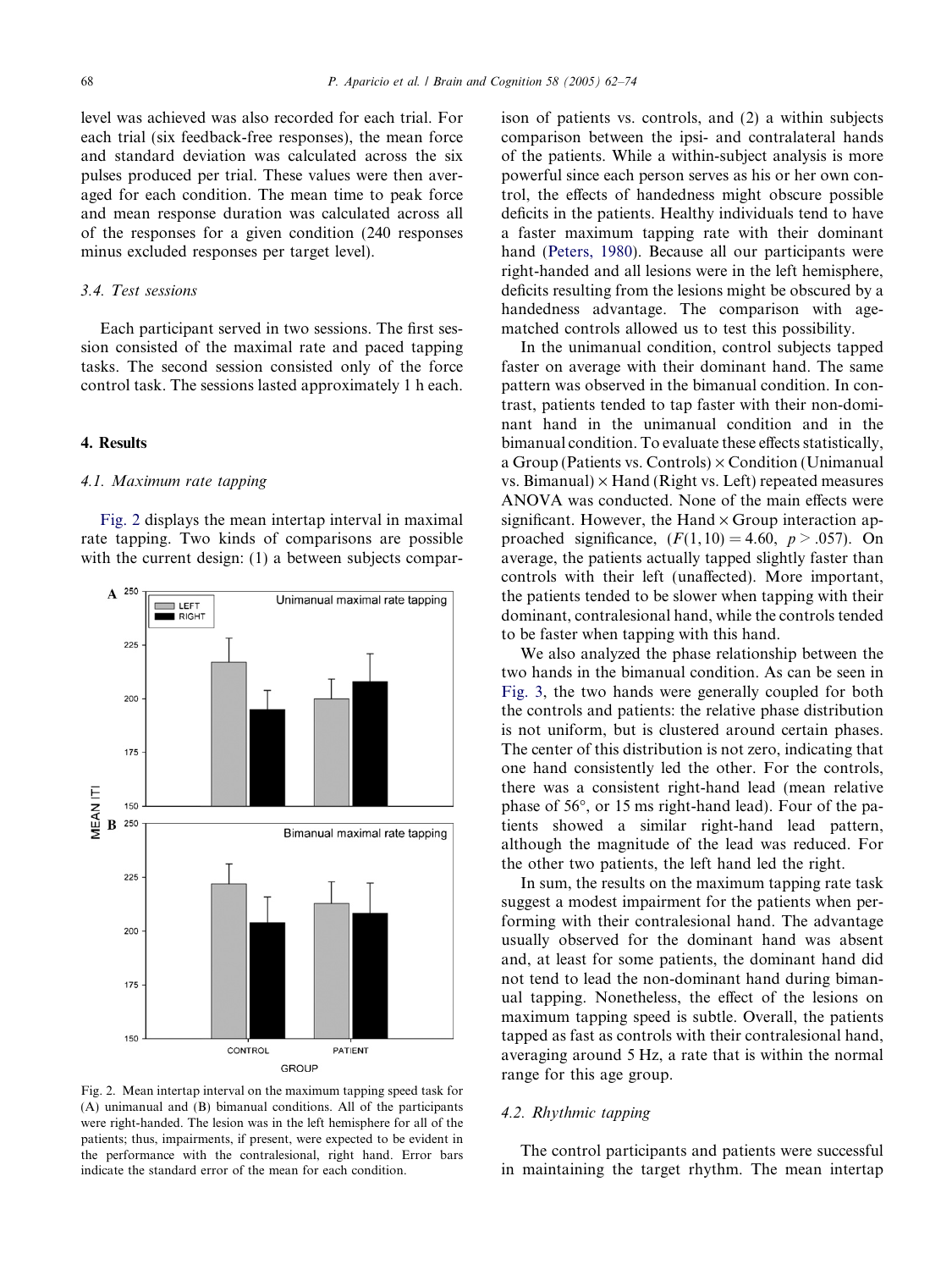<span id="page-7-0"></span>

Fig. 3. Frequency distribution of relative phase in the bimanual condition of the maximum tapping rate task. Positive values indicate response pairs in which right hand led the left hand; negative values indicate when left hand led the right hand. The data were pooled for each group to create the frequency distributions. Individual values are indicated by the vectors with the mean relative phase indicated by the direction of each arrow and the variability for that individual indicated by the length of the arrow (longer arrow means less variability).

interval for the left and right hands for the controls was 391 and 387 ms, respectively. For the patients, the mean intertap intervals were 394 ms for the left hand and 391 ms for the right hand. These data were analyzed with in a Group (Controls vs. Patients)  $\times$  Hand (Left vs. Right) repeated measures ANOVA. Neither the main effect of group  $(F(1, 11) < 1)$  or hand  $(F(1, 11) = 2.63)$ ,  $p = .13$ ), nor the interaction  $(F(1, 11) \le 1)$  were significant. The ability of the focal basal ganglia lesions to maintain the target interval is different from previous reports with Parkinson patients. [Ivry and Keele \(1989\)](#page-12-0) observed that Parkinson patients tended to speed up, although the target interval in their study was 550 ms ([Pastor et al., 1992](#page-12-0)).

The average total variability estimates of the intertap intervals are presented for each condition in Fig. 4A.

Overall, the patients were more variable than the controls, and the increase was most pronounced for their performance when tapping with the contralesional hand. However, the increase in the group values was primarily due to high variability for Patient LH. In the statistical comparison, the main effect of Group was not significant  $(F(1, 11) = 1.03, p = .33)$  and the F values were less than 1 for the main effect of Hand and the interaction term.

The [Wing and Kristofferson model \(1973\)](#page-12-0) was used to partition the total variability scores into two components, central, or clock variability and motor implementation variability. The application of the model to the current data sets was deemed appropriate given that the lag 1 autocovariance was negative for each participant when tapping with either the left or right hand,



Fig. 4. Variability on the timed tapping task. (A) The standard deviation of the intertap intervals was measured for each trial and these values were averaged across trials. The Wing–Kristofferson model was used to decompose total variability into estimates of the central ''clock'' (B) and motor implementation (C) components.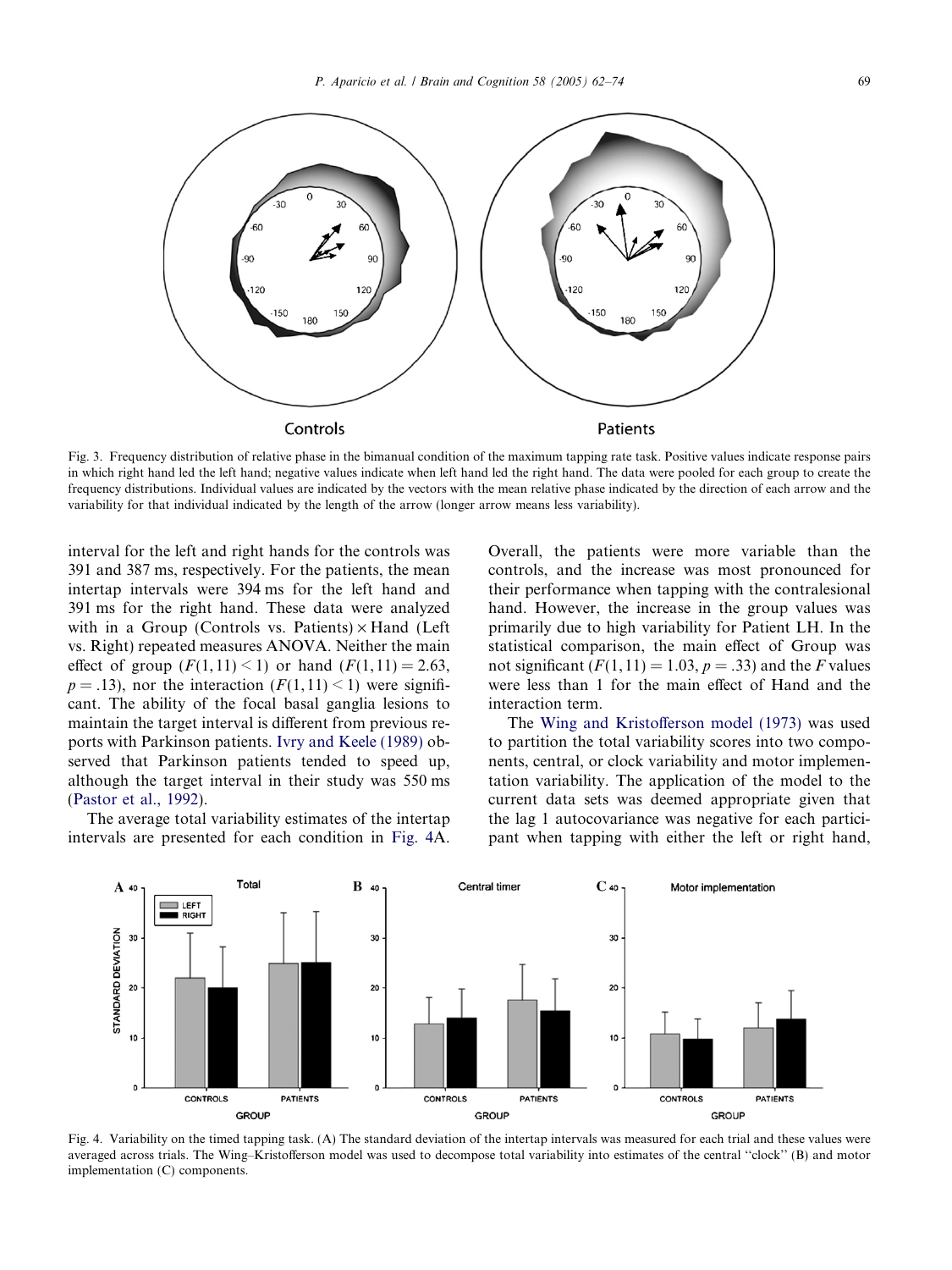<span id="page-8-0"></span>with the exception of control subject GP when tapping with her left hand. The violation was treated by arbitrarily setting the motor implementation variability estimate to zero, and using the total variability score as the estimate of clock variability (see [Ivry & Keele, 1989;](#page-12-0) for a discussion of such violations).

The estimates of clock variability are shown in [Fig.](#page-7-0) [4B](#page-7-0). As with the analysis of total variability, there was no effect of Group,  $(F(1, 11) = 1.06, p = .33)$ , Hand  $(F(1, 11) \le 1)$ , nor any indication of a Group by Hand interaction,  $(F(1, 11) \le 1)$ . The lack of a hand effect is similar to what has been observed with neurologically healthy college students (Helmuth & Ivry, 1996). Of greatest interest in the current study is the performance of the patients with focal basal ganglia lesions with their contralesional right hand. As can be seen in the figure, the patients actually showed a slightly lower estimate of clock variability when tapping with this hand compared to their left hand.

The estimates of motor implementation variability are shown in [Fig. 4](#page-7-0)C. Helmuth and Ivry (1996) had found a hand effect on this measure, with lower motor implementation variability when tapping with the dominant hand. The means for the control participants are in this predicted direction. The motor implementation for the patients was slightly higher when tapping with their contralesional (dominant) hand. However, as with the other analyses, none of the effects were significant (main effect of Group  $(F(1, 11) = 1.06, p = .33)$ , while the  $F$  values  $\leq 1$  for the main effect of Hand and the  $Group \times Hand$  interaction).

In summary, the patients with focal basal ganglia lesions showed no evidence of impairment in their ability to produce rhythmic movements, even in the absence of an external metronome. The lack of a deficit on this task is especially surprising given that the task has proven to be extremely sensitive to motor impairments. For example, in our work with cerebellar patients, we typically observe increased variability on this task even when there is no evidence of any persistent deficit in a clinical exam. These results indicate that lesions to one side of the basal ganglia do not affect the ability to control the timing of rhythmic movements.

#### 4.3. Isometric force production

We assessed force control with measures of accuracy, variability, and the time required to generate the force pulses. Fig. 5A depicts the mean force produced as a function of the target force. Both groups show a considerable compression of the range: pulses for the small force target were generally larger than required and pulses for the large force target were generally smaller than required. Note that this task does not measure maximum force; all of the target forces were selected to fall well below the maximum force level for elderly



Fig. 5. Performance on the force control task, plotted as a function of the target force. Top: Mean produced force. Middle: Standard deviation of the force pulses. The SD was calculated for each trial and averaged across trials. Bottom: Time to peak force.

control participants and none of the patients reported difficulty in matching the largest target force.

This effect is similar to what has been reported in previous studies with elderly control and Parkinson patients ([Stelmach & Worringham, 1988](#page-12-0)). Nonetheless, produced force was directly related to required force, indicating that the participants were able to perform the task.

A Group  $\times$  Hand  $\times$  Target Force (low, medium, high) ANOVA was used to analyze the data. As expected, the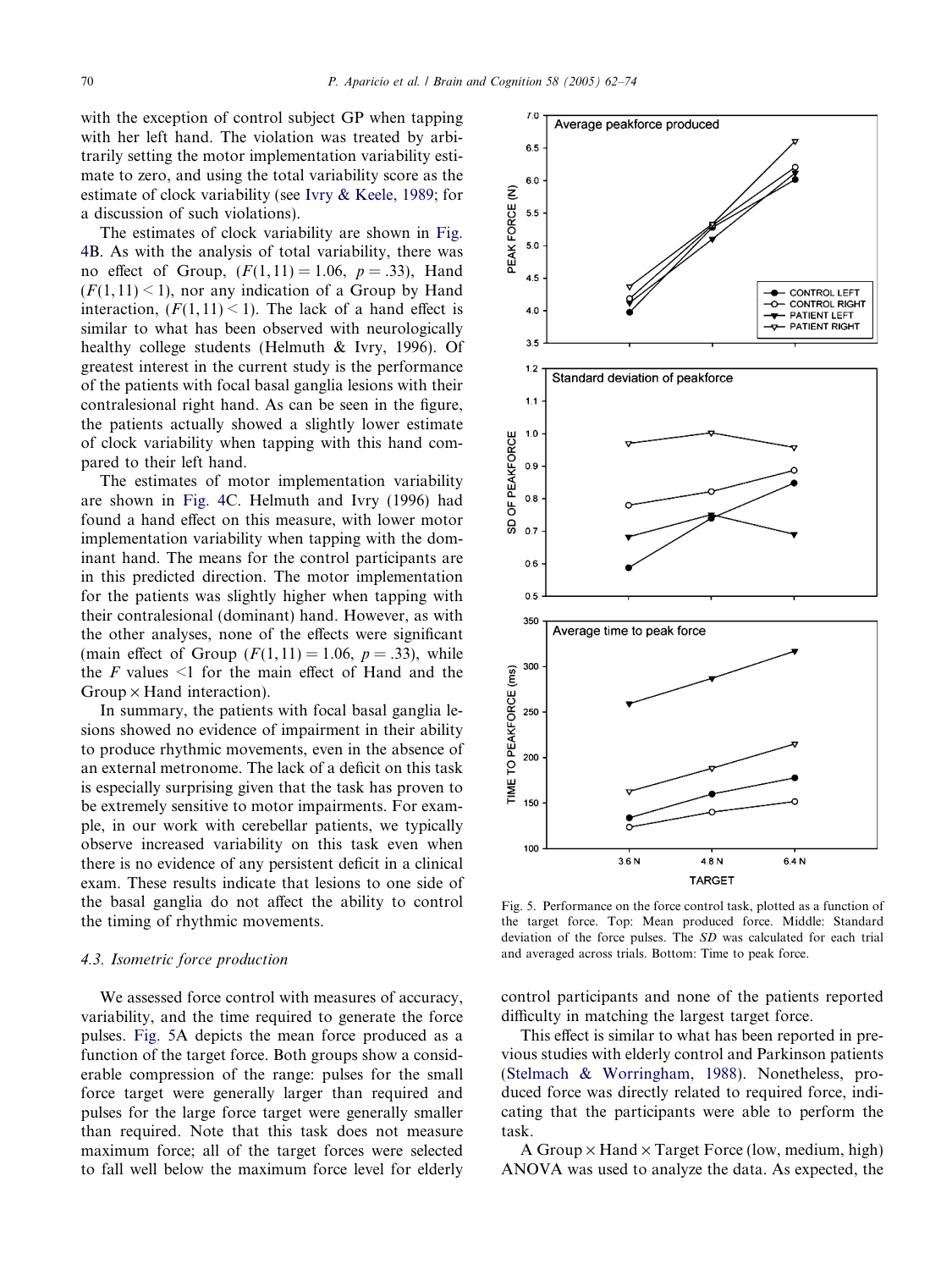main effect of target force was highly reliable,  $(F(2, 8) = 778.4, p < .0001)$ . Neither of the other main effects were significant: Group  $(F(1, 4) \le 1)$ ; Hand  $(F(1, 1) = 1.73, p = .26)$ . However, the Group  $\times$  Target Force interaction was significant,  $(F(2, 8) = 5.27$ ,  $p < .05$ ). With either hand, the patients tended to produce slightly larger forces than the controls for the smallest and largest forces, but not for the middle force. The effect of Hand did not interact with either of the other two main effects nor was the three-way interaction significant (all F values  $\leq$ 1). Thus, the patients were able to scale their force pulses in a similar manner for the ipsi- and contralesional hands.

Performance on the task was highly variable ([Fig.](#page-8-0) [5B](#page-8-0)). To provide a measure of overall variability, we computed the coefficient of variation by dividing the standard deviation by the mean force produced. Averaging over the six conditions (two hands and three target levels), this value was 15.0% for the control participants and 15.9% for the patients with focal basal ganglia lesions. In previous studies with college-age students, values are typically on the order of 8.4%. This increases to about 9.4% for elderly controls and 9.5% for Parkinson patients ([Stelmach & Worringham, 1988](#page-12-0)), at least when the target forces are submaximal. It is not clear why the values are higher with the current data set. Also indicative of the participants' difficulty with this task is the finding that there was little increase in variability from the low to high target force values. Most studies of force variability find that force variability increases with peak force [\(Carlton, Kim, Liu, & Newell, 1993;](#page-11-0) Newell & Carlton, 1988). This was not true in the current experiment, although there was a slight increase in the standard deviation over the three target forces,  $(F(2, 8) = 4.7, p \le 0.05)$ . The effect of Hand approached significance ( $F(2, 8) = 6.97$ ,  $p = .06$ ); as can be seen in the figure, variability was higher with the left hand in all conditions for both groups.

Turning to the statistics that assess the effects of the lesions, there was no effect of Group  $(F(1, 4) = 1.37,$  $p = .31$ ) and the two-way Group  $\times$  Hand interaction  $(F(1, 4) = 1.35,$   $p = .31)$  and three-way Group  $\times$  Hand  $\times$  Target Level ( $F(2, 8)$  < 1) were also not significant. The only reliable interaction was for the Group  $\times$  Target Level comparison ( $F(2, 8) = 4.71$ ,  $p < .05$ ). This interaction reflects the fact that, in comparison to the controls, the patients had higher variability for the lowest target level and lower variability for the highest target level.

Force variability is not only a function of force; it also varies systematically with the dynamics of the force pulse. Specifically, force variability will be greater for faster responses: a form of a speed–accuracy trade-off ([Carlton & Newell, 1988; Schmidt, Zelaznik, Hawkins,](#page-11-0) [Frank, & Quinn, 1979](#page-11-0)). To evaluate the response dynamics, we examined the time to peak force (an analysis of response duration would yield similar results). These results are presented in [Fig. 5C](#page-8-0). The main effect of Target was significant,  $(F(2, 2) = 26.0, p \lt 0.001)$ , indicated that the time to peak force increased as the target force increased. There was a main effect of Group  $(F(1, 4) = 8.48, p \leq .05)$ , with the patients slower to reach peak force than the controls. There was also an effect of Hand ( $F(1, 4) = 8.96, p < .05$ ). As can be seen in the figure, the patients were considerably slower to reach peak force when responding with their contralesional hand, a result that would be consistent with previous studies involving Parkinson's patients ([Stelmach &](#page-12-0) [Worringham, 1988\)](#page-12-0). Surprisingly, the controls were also slower to reach peak force when using their right hand. This likely reflects the fact that patients produced slightly larger force pulses with their right hand. The time required to reach peak force increases with peak force. While the hand effect appears to be considerably larger for the patients, the Group  $\times$  Hand interaction was not significant  $(F(1, 4) = 4.167, p = .11)$ , nor were any of the other interactions  $(F < 1)$ .

In summary, patients with focal lesions of the basal ganglia were able to match the target forces as well as the controls and there was no difference between the groups of measures of response variability. The only indication of a possible force control deficit was on the measure of response dynamics: the patients were slower to reach peak force than the controls and although not statistically reliable, this effect tended to be more pronounced for responses made with the contralesional hand. $<sup>2</sup>$ </sup>

# 5. Discussion

The basal ganglia are considered one of the prominent subcortical pathways of the motor control system. The most compelling evidence has come from the study of people and experimental animals with lesions of the basal ganglia. Although the impairments may not be limited to the motor domain, the most prominent symptoms in both Parkinson's disease and Huntington's disease are of the motor system. Interestingly, the overt symptoms are not discernable in these degenerative disorders until the pathology is quite advanced (e.g., [Graf](#page-11-0)[ton et al., 1990; Morrish, Sawle, & Brooks, 1996](#page-11-0)) However, acute disorders of movement can be induced in animals that receive focal basal ganglia lesions ([Hor](#page-12-0)[ak & Anderson, 1984; Inase et al., 1996; Wenger et al.,](#page-12-0) [1999](#page-12-0); see also [DeLong & Georgeopoulos, 1981](#page-11-0); for

 $2 \text{ }$  We also evaluated the data with a measure that assesses variability as a composite of the target force and response speed [\(Carlton et al.,](#page-11-0) [1993](#page-11-0)). This analysis also failed to reveal any impairment in the patients.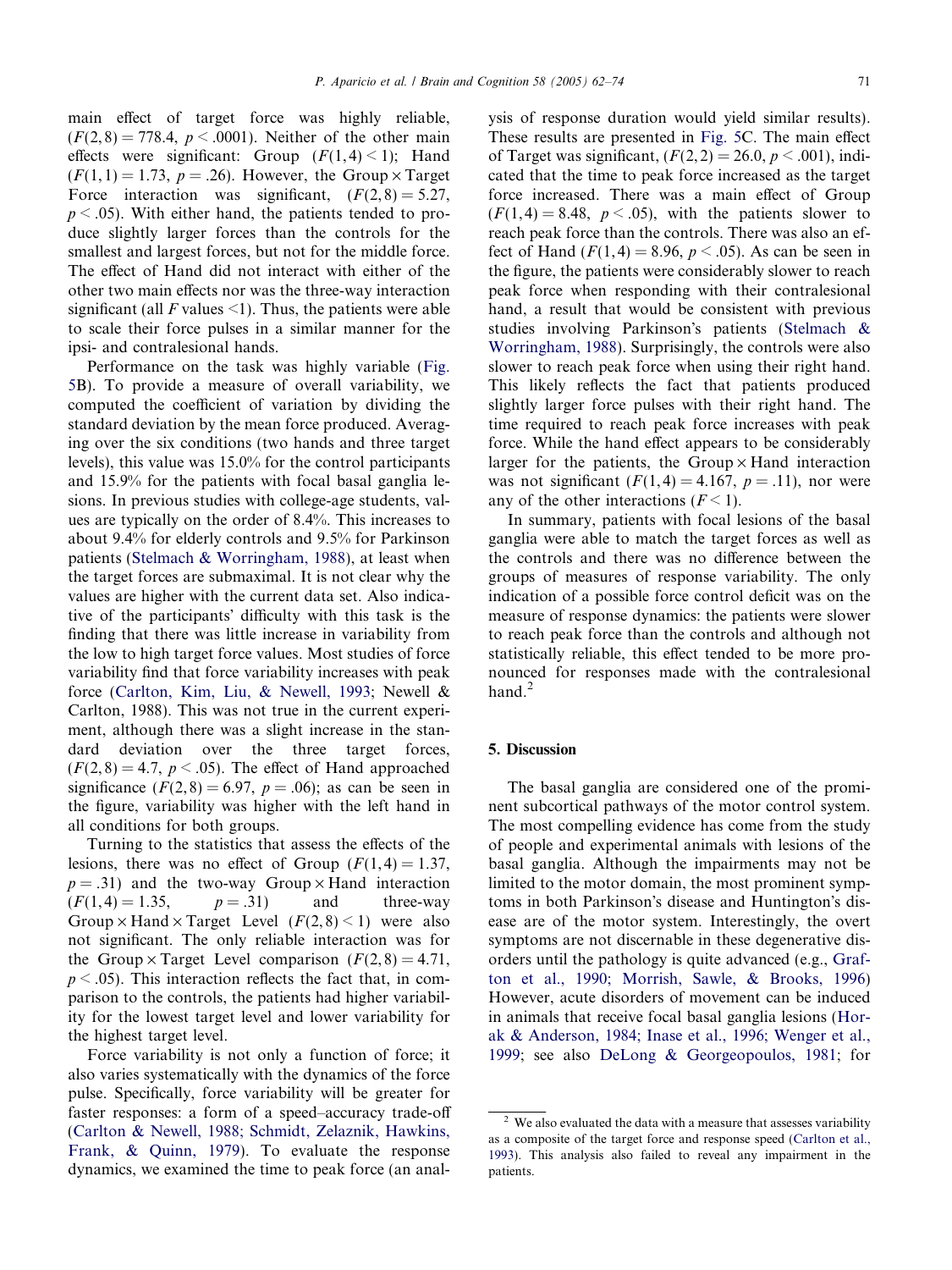review) or are administered MPTP (for review see [Sed](#page-12-0)[elis, Scwarting, & Huston, 2001](#page-12-0)), a synthetic drug that appears to selectively destroy the dopaminergic neurons of the substantia nigra.

In the current study, we tested a group of patients with focal basal ganglia lesions on a set of motor tasks that have been used in previous studies of patients with Parkinson's disease. We did not expect the patients' performance to be similar to that of Parkinson patients on these tasks given that their clinical picture, either during the acute or chronic state is quite different. Nonetheless, we were interested to see if the tasks presented problems for the patients. The guiding logic of the study was that, if the basal ganglia are involved in a particular motor function, then damage to the system should disrupt performance on tasks requiring that function. The exact manifestation of the deficit may differ for Parkinson and focal basal ganglia patients; but we would still expect the performance of both groups to be abnormal if the basal ganglia were essential.

The most interesting finding in this study is the relatively normal performance of the patients, even when performing with their contralesional hand. As part of our recruitment protocol, the patients were given a standard neurological exam that covered a range of motor functions. It was apparent at this stage that any deficits were likely to be rather subtle; none of the patients exhibited gross abnormalities and most showed no persisting motor signs. This was consistent with previous reports of patients with chronic basal ganglia lesions. However, our experimental tasks are considerably more sensitive that the types of tasks included in clinical batteries. Indeed, on the test of maximum tapping speed, we did find that the patients were slower in tapping with their contralesional hand. Even this deficit was minor. In fact, the patients were able to tap as fast with their contralesional hand as with their ipsilesional hand. We could only infer a deficit when we took into account the fact that normal participants tap faster with their dominant hand. This handedness effect was absent in our group of patients with left hemisphere lesions.

It is possible that the decrease in maximum tapping rate is not related to the basal ganglia damage, but rather due to involvement of the descending fibers of the internal capsule. Such damage is present in at least two of the patients. Alternatively, it may reflect a persistent effect of the basal ganglia damage. A decrease in maximum movement rate is a generic sign of motor dysfunction.

On the tests of timing, the results were clear. There was no indication of any impairment, either in a comparison of the patients to the control participants or in a within-subject comparison of the ipsi- and contralesional limbs. As reviewed in Section 1, previous studies involving patients with Parkinson's disease have yielded mixed results on the repetitive tapping task. Some reports suggest increased variability in an internal timing process [\(Harrington et al., 1998; O](#page-11-0)'Boyle et al., 1996); other studies have reported normal performance in Parkinson patients [\(Duchek et al., 1994; Spencer & Ivry, in](#page-11-0) [press](#page-11-0)). A more consistent picture has been found on tests of force control. Parkinson patients have difficulty generating force pulses, with the problems evident as increased variability ([Stelmach & Worringham, 1988; Stel](#page-12-0)[mach, Teasdale, Phillips, & Worringham, 1989;](#page-12-0) [Vailancourt, Slifkin, & Newell, 2001; Wing, 1988](#page-12-0)) or more commonly, a slowness in the movement [\(Hallett](#page-11-0) [& Khoshbin, 1980](#page-11-0)) or implementation of a change in isometric force ([Wing, 1988](#page-12-0)). The current data suggest that a similar deficit may be present in patients with focal basal ganglia lesions. Compared to controls, the patients were slower to reach peak force and this effect was most pronounced for responses made with the contralesional hand. However, they were also slower to peak force when using the ipsilesional hand and interpretation of these effects is complicated by differences in the peak forces achieved. Further study of response dynamics is required.

What conclusions are to be drawn from this study? The strongest claim would be that the results question the involvement of the basal ganglia in the control of either the timing or intensity of a movement. A corollary of such a conclusion would be to question the utility of degenerative disorders such as Parkinson's disease for studying basal ganglia dysfunction. As noted previously, Parkinson's disease is only manifest when there has been a massive depletion of dopaminergic neurons. By this time, alterations in the function of other brain systems, both from the direct loss of dopamine in other brain systems or through indirect changes resulting from the basal ganglia dopamine loss are likely to be present. The movement problems associated with Parkinson's disease may not be directly related to basal ganglia dysfunction, but rather to changes in other systems or the interaction of these systems with the basal ganglia.

We believe the current results do provide a cautionary note against the over-reliance on the use of a degenerative disorder for studying the functions of a particular neural system. However, it is equally important to keep in mind some of the limitations associated with the current results and more generally, with the use of patients with focal lesions. First, most of the findings here constitute null results: the patients' performance was similar to that observed with the control participants. As with any set of null results, we must be wary of accepting the null hypothesis.

Second, there are various limitations with our current pool of focal basal ganglia patients. Not only is the sample size small, but also the lesions were in the left hemisphere for all of the patients and timing functions have often been attributed to the right hemisphere (e.g.,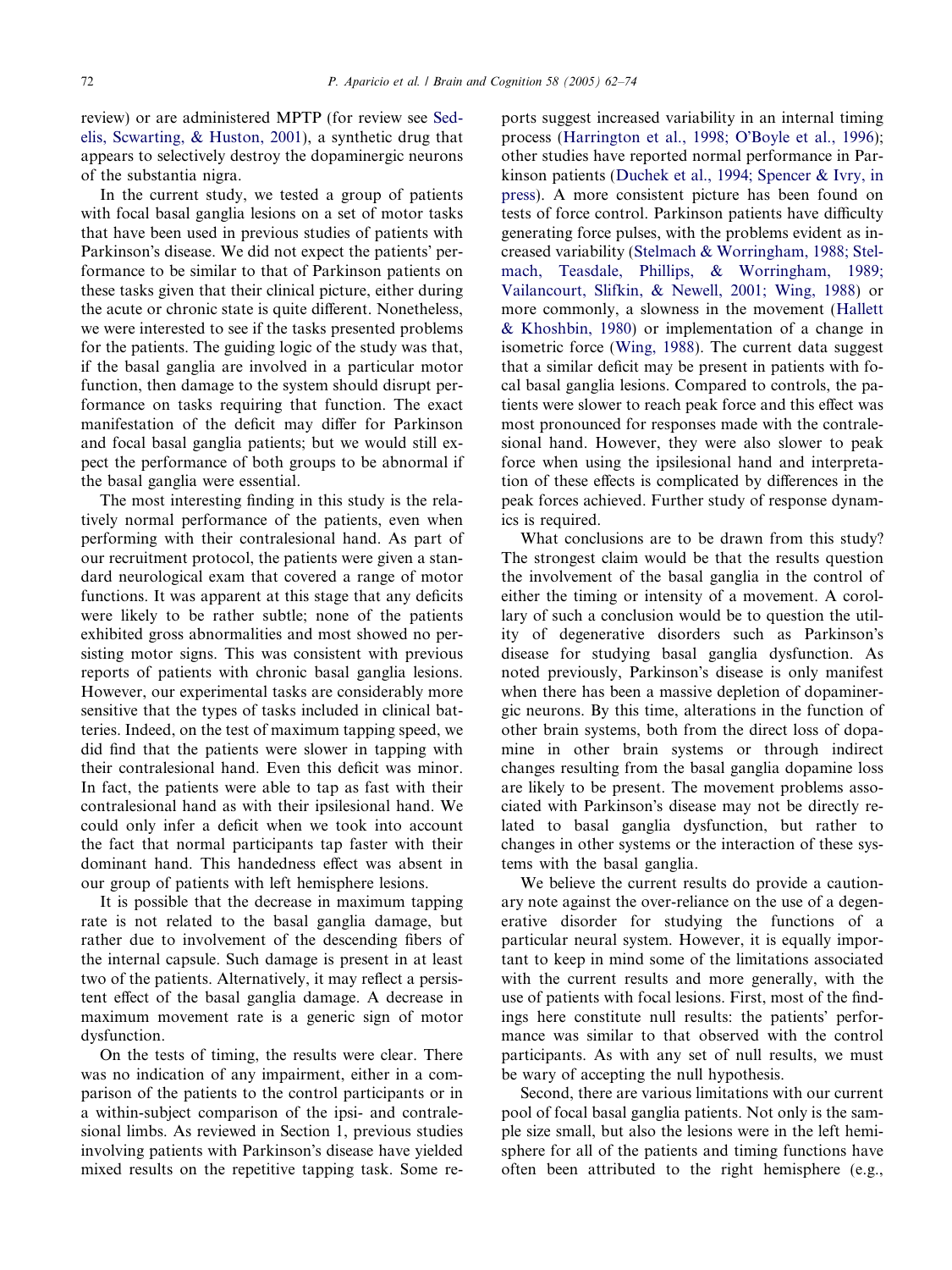<span id="page-11-0"></span>Coull, Vidal, Nazarian, & Macar, 2004; Ferrandez et al., 2003). We hope to expand this group in future research to include patients with right hemisphere lesions as well as provide the opportunity to perform analyses in which we assess performance as a function of lesion location.<sup>1</sup> We would expect motor problems to be most pronounced in patients with either putamen or globus pallidus lesion, although there was little indication of this pattern in the current data set. Moreover, all of the current patients were tested in the chronic state, at least six months after their neurological insult. Not only does the clinical literature indicate that the prognosis for recovery from focal basal ganglia is good, but animals with unilateral basal ganglia lesions also show striking recovery when forced to use the contralesional limb (e.g., Tillerson et al., 2001). Patients tested shortly after a cerebral vascular incident may present a different picture. It should be noted, however, that in our studies involving patients with cerebellar lesions, we do observe qualitatively similar motor timing problems in acute and chronic patients, and that these patients with unilateral cerebellar lesions also show similar deficits as patients with degenerative cerebellar disorders.

Third, it is important to keep in mind that patients with focal lesions have an intact set of basal ganglia nuclei. Perhaps the non-lesioned side of the basal ganglia is sufficient to ensure normal performance with either hand, at least on these relatively simple motor tasks. There are many syndromes in the neurological literature in which the consequences of bilateral brain injury are severe and permanent, and seem extremely disproportionate when compared to the effects of unilateral damage. For example, the memory problems observed in patients with bilateral lesions of the medial temporal lobe region or the attention problems seen in patients with bilateral parietal lobe damage (i.e., Balint's syndrome) are much worse than would be expected based on the summed effects of unilateral damage to the associated brain regions. Animal studies suggest a similar pattern may hold for the basal ganglia. Recovery is excellent following unilateral striatal lesions, but not in animals given symmetric, bilateral lesions of the striatum (reviewed in DeLong & Georgeopoulos, 1981). The anatomical organization of the basal ganglia may make this subcortical structure especially immune to the effects of unilateral lesions. Cortical inputs to the basal ganglia are, at least from frontal cortices, bilateral [\(McGuire, Bates, & Goldman-Rakic,](#page-12-0) [1991](#page-12-0)). In addition, a significant percentage of the output fibers from the globus pallidus cross over to the other hemisphere (Hazrati & Parent, 1991). Such patterns of connectivity may, at a functional level, create a situation in which each half of the basal ganglia can provide the requisite computations for movements produced by either hand.

## Acknowledgments

Support for this research was provided by NIH Grants NS30256, NS40813, and NS17778. The authors are grateful to Robert Knight, Nina Dronkers, Kathleen Baynes, and Donatella Scabini for their assistance in the recruitment and assessment of the patients.

### **References**

- Bhatia, K. P., & Marsden, C. D. (1994). The behavioral and motor consequences of focal lesions of the basal ganglia in man. Brain, 117, 859–876.
- Boraud, T., Bezard, E., Bioulac, B., & Gross, C. E. (2002). From single extracellular unit recording in experimental and human Parkinsonism to the development of a functional concept of the role played by the basal ganglia in motor control. Progress in Neurobiology, 66, 265–283.
- Caplan, L. R., Schmahmann, J. D., Kase, C. S., Feldmann, E., Baquis, G., Greenberg, J. P., et al. (1990). Caudate infarcts. Archives of Neurology, 47, 133–143.
- Carlton, L. G., Kim, K. H., Liu, Y. T., & Newell, K. M. (1993). Impulse variability in isometric tasks. Journal of Motor Behavior, 25, 33–43.
- Carlton, L. G., & Newell, K. M. (1988). Force variability and movement accuracy in space-time. Journal of Experimental Psychology: Human Perception and Performance, 14, 24–36.
- Coull, J. T., Vidal, F., Nazarian, B., & Macar, F. (2004). Functional anatomy of the attentional modulation of time estimation. Science, 303, 1506–1508.
- DeLong, M. R., & Georgeopoulos, A. P. (1981). Motor functions of the basal ganglia. In J. M. Brookhart & V. B. Mountcastle (Eds.), Handbook of physiology—the nervous system II (pp. 1017-1061). Bethesda, MD: American Physiological Society.
- Doya, K. (2000). Complementary roles of basal ganglia and cerebellum in learning and motor control. Current Opinion in Neurobiology, 10, 732–739.
- Duchek, J. M., Balota, D. A., & Ferraro, R. F. (1994). Component analysis of a rhythmic finger tapping task in individuals with senile dementia of the Alzheimer type and in individuals with Parkinson's disease. Neuropsychology, 8, 218–226.
- Ferrandez, A. M., Hugueville, L., Lehéricy, S., Poline, J. B., Marsault, C., & Pouthas, V. (2003). Basal ganglia and supplementary motor area subtend duration perception: An fMRI study. NeuroImage, 19, 1532–1544.
- Gibbon, J., Malapani, C., Dale, C. L., & Gallistel, C. R. (1997). Toward a neurobiology of temporal cognition: Advances and challenges. Current Opinions in Neurobiology, 7, 170–184.
- Giroud, M., Lemesle, M., Madinier, G., Billiar, T., & Dumas, R. (1997). Unilateral lenticular infarcts: Radiological and clinical syndromes, aetiology, and prognosis. Journal of Neurology and Neurosurgical Psychiatry, 63, 611–615.
- Grafton, S. T., Mazziotta, J. C., Pahl, J. J., St. George-Hyslop, P., Haines, J. L., Gusella, J., et al. (1990). A comparison of neurological, metabolic, structural, and genetic evaluations in persons at risk for Huntington's disease. Annals of Neurology, 28, 614-621.
- Hallett, M., & Khoshbin, S. (1980). A physiological mechanism of bradykinesia. Brain, 103, 301–314.
- Harrington, D. L., Haaland, K. Y., & Hermanowicz, N. (1998). Temporal processing in the basal ganglia. Neuropsychology, 12,  $3 - 12$
- Hazrati, L-. N., & Parent, A. (1991). Contralateral pallidothalamic and pallidotegmental projections in primates: An anterograde and retrograde labeling study. Brain Research, 567, 212–223.